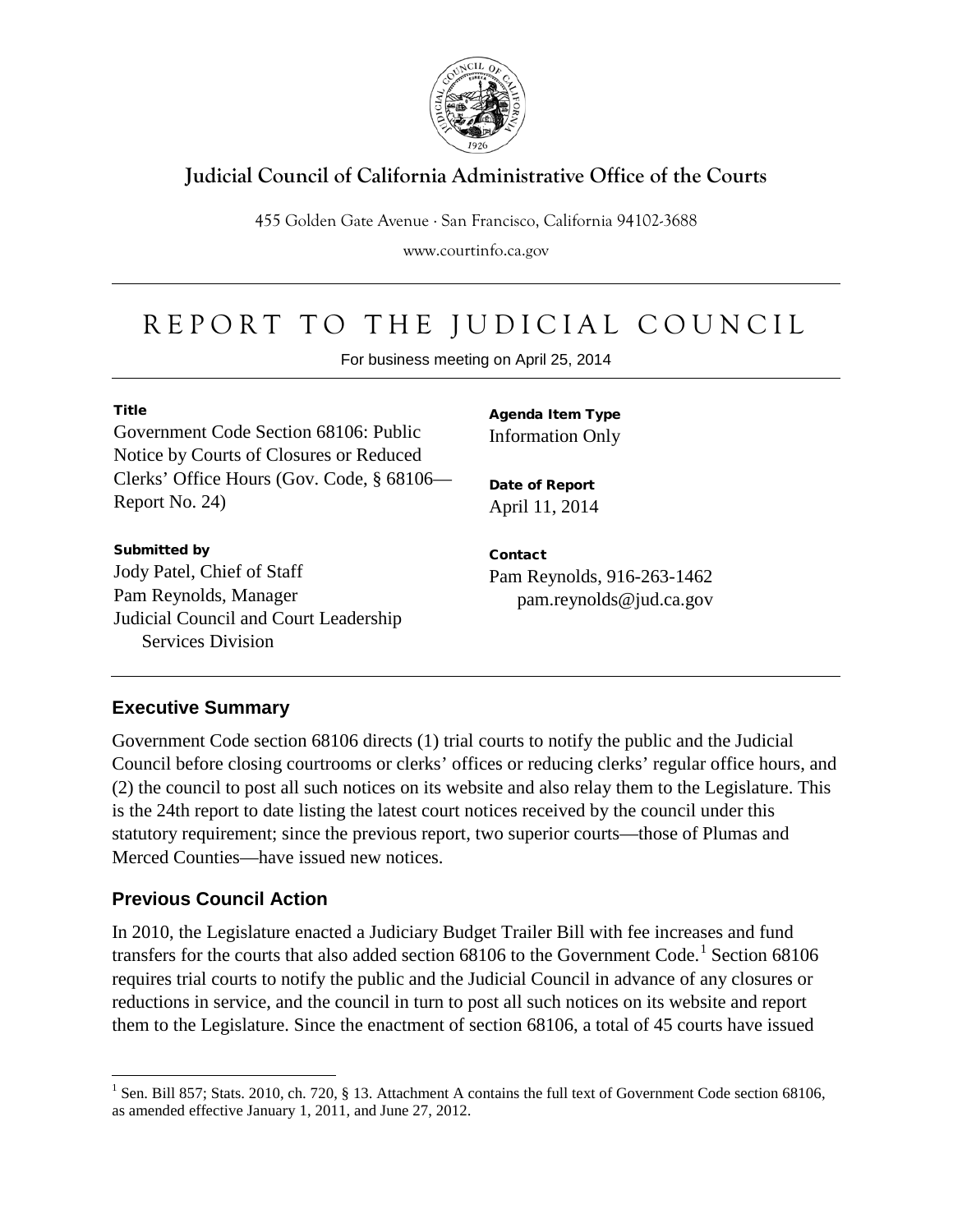notice under its requirements.<sup>[2](#page-0-1)</sup> The Judicial Council has received 23 prior informational reports listing such notices as they have been received.

### **Notice Received From Two Courts Since Last Report**

This is the 24th report provided to date on trial court notices submitted under Government Code section 68106. Since the previous report, the Judicial Council has received new notices of closures or reduced hours from two trial courts:

- 1. Effective July 1, 2014, the Superior Court of **Plumas** County will close the Chester court location until further notice. All current and future traffic and small claims cases will be processed and heard at the Quincy Courthouse, 520 Main St., Quincy, CA 95971. The Chester court location is currently open Monday and Thursday from 8:00 a.m. to 4:00 p.m. and on Friday from 8:00 a.m. to 3:00 p.m., excluding court holidays. The Chester telephone line is answered on Monday and Thursday from 8:30 a.m. to 4:00 p.m. and on Friday from 8:30 a.m. to 3:00 p.m. *(Attachment B)*
- 2. Effective June 13, 2014, through January 2, 2015, the Superior Court of **Merced** County will close all clerk's offices every Friday from 12:00 p.m. to 3:00 p.m. Currently the operating hours for the Merced Superior Court Clerk's Office filing windows and telephones are Monday–Friday from 8:00 a.m. to 3:00 p.m., excluding holidays. Effective Friday, June 13, 2014, the operating hours for the Clerk's Office filing windows and telephones will be Monday–Thursday from 8:00 a.m. to 3:00 p.m., excluding holidays. A document drop box is available at each court location to receive documents after 3:00 p.m. *(Attachment C)*

### **Mandate in Government Code Section 68106**

In providing fee increases and fund transfers for the courts in the Judiciary Budget Trailer Bill in 2010, the Legislature expressly declared its intention that trial courts remain open to the public on all days that are not judicial holidays and that access to court services for civil litigants be preserved to the extent practicable. Statements in Government Code section 68106 affirmed this intent, and the recent amendment of the statute strengthened it.

Section 68106 imposes the following requirements on trial courts and the Judicial Council:

<span id="page-1-1"></span>• Trial courts must provide written notice to the public at least 60 days before closing any courtroom or closing or reducing the hours of clerks' offices, although "[n]othing in this section is intended to affect, limit, or otherwise interfere with regular court management decisionmaking, including calendar management and scheduling decisions."[3](#page-1-0) The trial court is to provide this notice "by conspicuous posting within or about its facilities, on its public Internet Web site, by electronic distribution to individuals who have subscribed to the court's

<sup>&</sup>lt;sup>2</sup> All courts' notices are listed and posted at *www.courts.ca.gov*/12973.htm. Some courts have given more than one notice.

<span id="page-1-0"></span> $3$  Gov. Code, § 68106(c).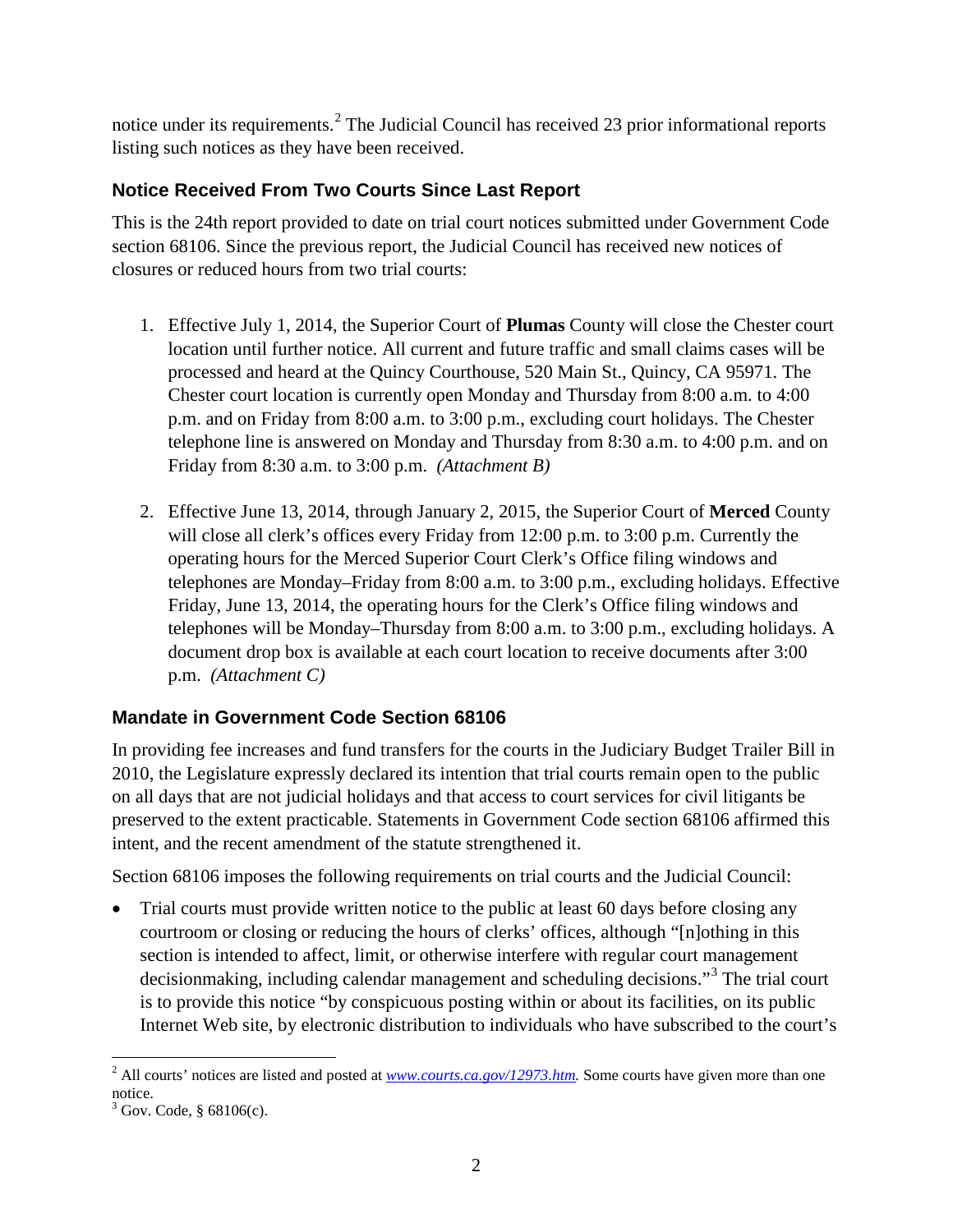electronic distribution service, and to the Judicial Council . . . ."[4](#page-1-1) The notice must describe the scope of the closure or reduction in hours, state the financial constraints or other reasons that make the closure or reduction necessary, and invite public comment.<sup>[5](#page-2-0)</sup> Courts expressly are *not* obligated to respond to comments received.<sup>[6](#page-2-1)</sup> If a court changes its plan "as a result of the comments received or for any other reason" during the 60-day notice period, it must "immediately provide notice to the public" by posting and distributing "a revised notice" using the procedure previously described, including distribution to the council.<sup>[7](#page-2-2)</sup> The change in plan does not require notification, however, beyond the original 60-day period.<sup>[8](#page-2-3)</sup>

• The Judicial Council must, within 15 days of receiving a notice from a trial court, "conspicuously" post the notice "on its Internet Web site" and forward a copy to the chairs and vice-chairs of both houses' Committees on the Judiciary, the chair of the Assembly Committee on Budget, and the chair of the Senate Committee on Budget and Fiscal Review.<sup>[9](#page-2-4)</sup>

#### **Implementation Efforts**

The Administrative Office of the Courts (AOC), which carries out the directives of the Judicial Council, notified all trial court presiding judges and court executive officers of the enactment of this statutory mandate, and the AOC's Legal Services Office (LSO) provided legal guidance to help courts comply with the requirements of the statute. Trial courts have been requested to email such notices to Debora Morrison, LSO Senior Attorney, who has provided legal review of the courts' notices since Government Code section 68106 first took effect in 2010.

To fulfill the Judicial Council's obligations under section 68106, the AOC has placed on the home page of the California Courts website a prominent link to the Reduced Court Services page (*[www.courts.ca.gov/12973.htm](http://www.courts.ca.gov/12973.htm)*), which contains a summary of Government Code section 68106 and all notices received from trial courts about closures of courtrooms or clerks' offices or reductions in clerks' office hours.<sup>[10](#page-2-5)</sup> Since the previous report to the council, the notices from the courts detailed above have been added to the web page. The AOC has also forwarded the notices from these courts to the designated legislative leaders.

#### **Attachments**

Attachment A: Government Code section 68106

- Attachment B: Notice from the Superior Court of Plumas, April 3, 2014
- Attachment C: Notice from the Superior Court of Merced, April 10, 2014

<span id="page-2-1"></span>

<span id="page-2-2"></span>

<span id="page-2-5"></span><span id="page-2-4"></span><span id="page-2-3"></span>

<span id="page-2-0"></span><sup>&</sup>lt;sup>4</sup> *Id.*, § 68106(b)(1).<br>
<sup>5</sup> *Id.*, § 68106(b)(1), (2)(A).<br>
<sup>6</sup> *Id.*, § 68106(b)(2)(B).<br>
<sup>6</sup> *Id.*, § 68106(b)(3).<br>
<sup>8</sup> *Id.*, § 68106(b)(3).<br>
<sup>9</sup> *Id.*, § 68106(b)(3).<br>
<sup>9</sup> *Id.*, § 68106(b)(3).<br>
<sup>9</sup> *Id.*, § 68106(b) whether the 60-day period has expired or not, making it easier to identify new notices at a glance.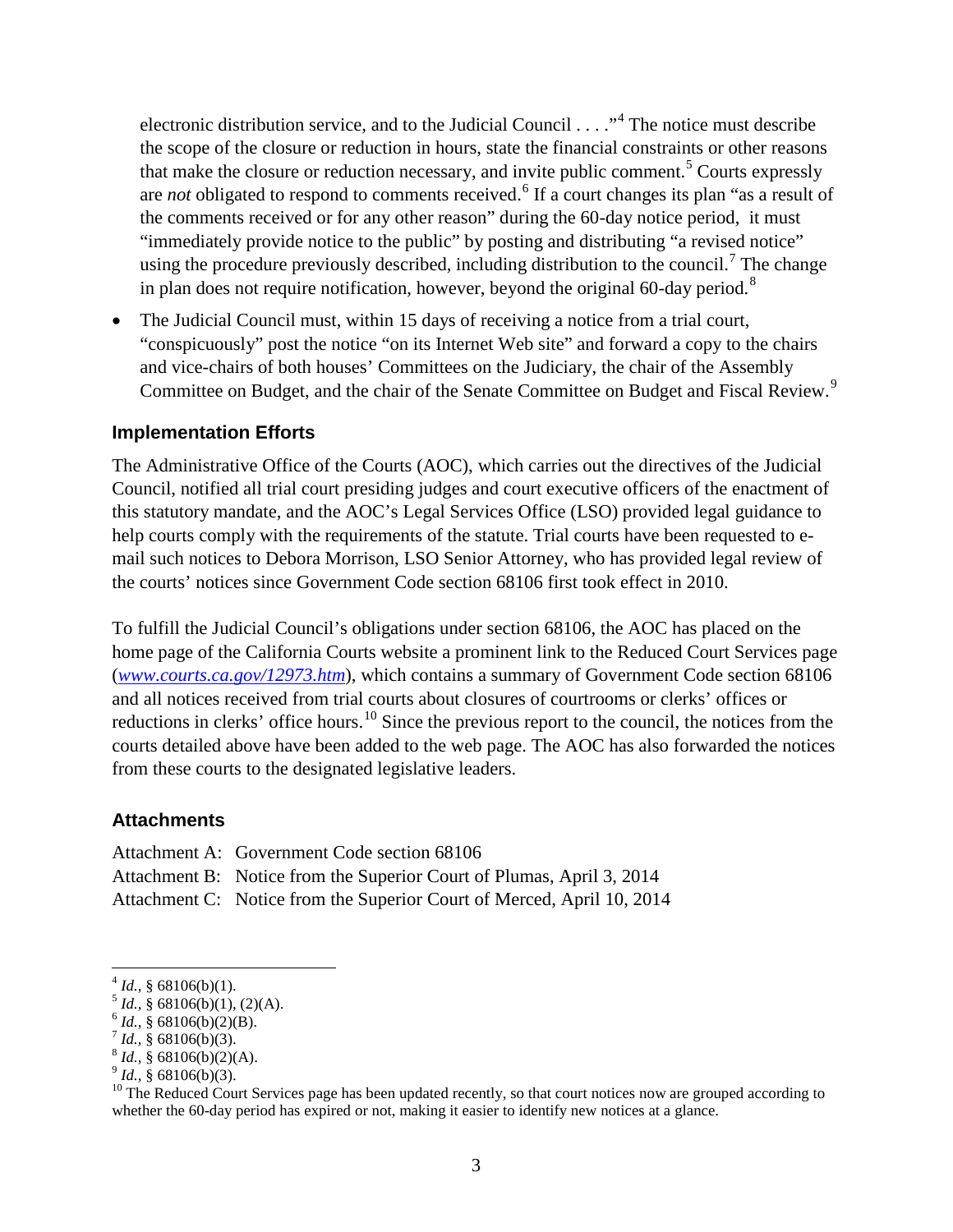#### **Government Code section 68106**:

 (a) (1) In making appropriations for the support of the trial courts, the Legislature recognizes the importance of increased revenues from litigants and lawyers, including increased revenues from civil filing fees. It is therefore the intent of the Legislature that courts give the highest priority to keeping courtrooms open for civil and criminal proceedings. It is also the intent of the Legislature that, to the extent practicable, in the allocation of resources by and for trial courts, access to court services for civil litigants be preserved, budget cuts not fall disproportionately on civil cases, and the right to trial by jury be preserved.

 (2) Furthermore, it is the intent of the Legislature in enacting the Budget Act of 2010, which includes increases in civil and criminal court fees and penalties, that trial courts remain open to the public on all days except judicial holidays, Saturdays, and Sundays, and except as authorized pursuant to Section 68115.

 (b)(1) A trial court shall provide written notification to the public by conspicuous posting within or about its facilities, on its public Internet Web site, and by electronic distribution to individuals who have subscribed to the court's electronic distribution service, and to the Judicial Council, not less than 60 days prior to closing any courtroom, or closing or reducing the hours of clerks' offices during regular business hours on any day except judicial holidays, Saturdays, and Sundays, and except as authorized pursuant to Section 68115. The notification shall include the scope of the closure or reduction in hours, and the financial constraints or other reasons that make the closure or reduction necessary.

 (2)(A) The notification required pursuant to paragraph (1) shall include information on how the public may provide written comments during the 60-day period on the court's plan for closing a courtroom, or closing or reducing the hours of clerks' offices. The court shall review and consider all public comments received. If the court plan for closing a courtroom, or closing or reducing the hours of clerks' offices, changes as a result of the comments received or for any other reason, the court shall immediately provide notice to the public by posting a revised notice within or about its facilities, on its public Internet Web site, and by electronic distribution to individuals who have subscribed to the court's electronic distribution service, and to the Judicial Council. Any change in the court's plan pursuant to this paragraph shall not require notification beyond the initial 60-day period.

 (B) This paragraph shall not be construed to obligate courts to provide responses to the comments received.

 (3) Within 15 days of receipt of a notice from a trial court, the Judicial Council shall conspicuously post on its Internet Web site and provide the chairs and vice chairs of the Committees on Judiciary, the Chair of the Assembly Committee on Budget, and the Chair of the Senate Committee on Budget and Fiscal Review a copy of any notice received pursuant to this subdivision. The Legislature intends to review the information obtained pursuant to this section to ensure that California trial courts remain open and accessible to the public.

 (c) Nothing in this section is intended to affect, limit, or otherwise interfere with regular court management decisionmaking, including calendar management and scheduling decisions.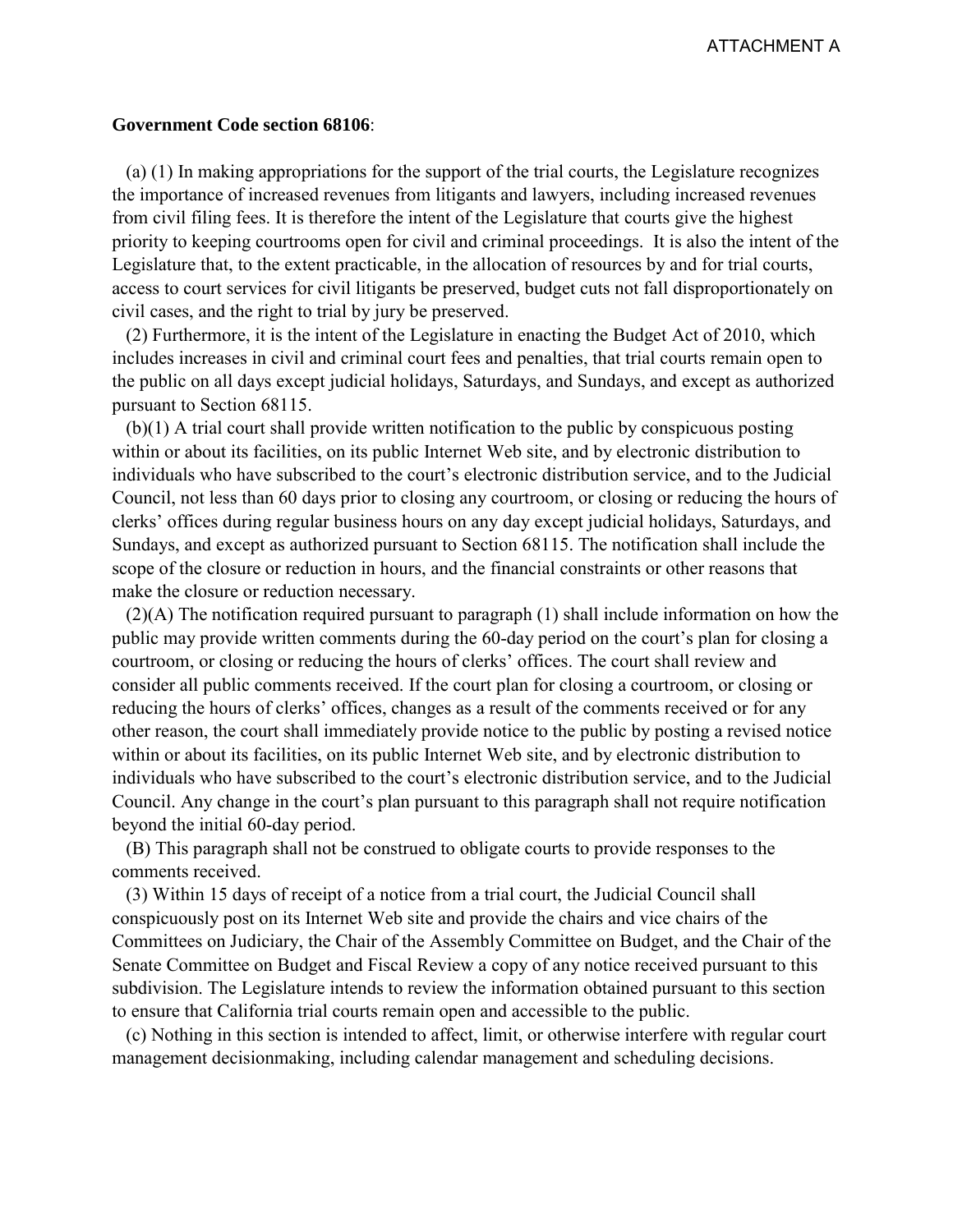#### **SUPERIOR COURT OF CALIFORNIA COUNTY OF PLUMAS**

#### **PUBLIC NOTICE PURSUANT TO GOVERNMENT CODE SECTION 68106**

#### **April 3, 2014**

The Chester court location of the Superior Court of California, County of Plumas is currently open Monday and Thursday from 8:00 a.m. to 4:00 p.m. and on Friday from 8:00 a.m. to 3:00 p.m., excluding court holidays. The Chester telephone line is answered on Monday and Thursday from 8:30 a.m. to 4:00 p.m. and on Friday from 8:30 a.m. to 3:00 p.m.

**Effective July 1, 2014 the Chester court location of the Plumas Superior Court will be closed until further notice. All current and future traffic and small claims cases will be processed and heard at the Quincy Courthouse, 520 Main St., Quincy, CA 95971. Telephone (530) 283-6232 or (530) 283-6305.** 

This action is necessary due to the ongoing reductions to the Plumas Superior Court budget for Fiscal Year 2014-2015. A new funding model and reductions to the Court's allocation has demanded that the Court examine all phases of its operation and make reductions in both staffing and service levels.

We apologize for the inconvenience this may cause. If you would like to submit comments on the closure of the Chester court location, please submit them in writing to Deborah Norrie, Court Executive Officer, Plumas Superior Court, 520 Main St., Room 104, Quincy, CA 95971.